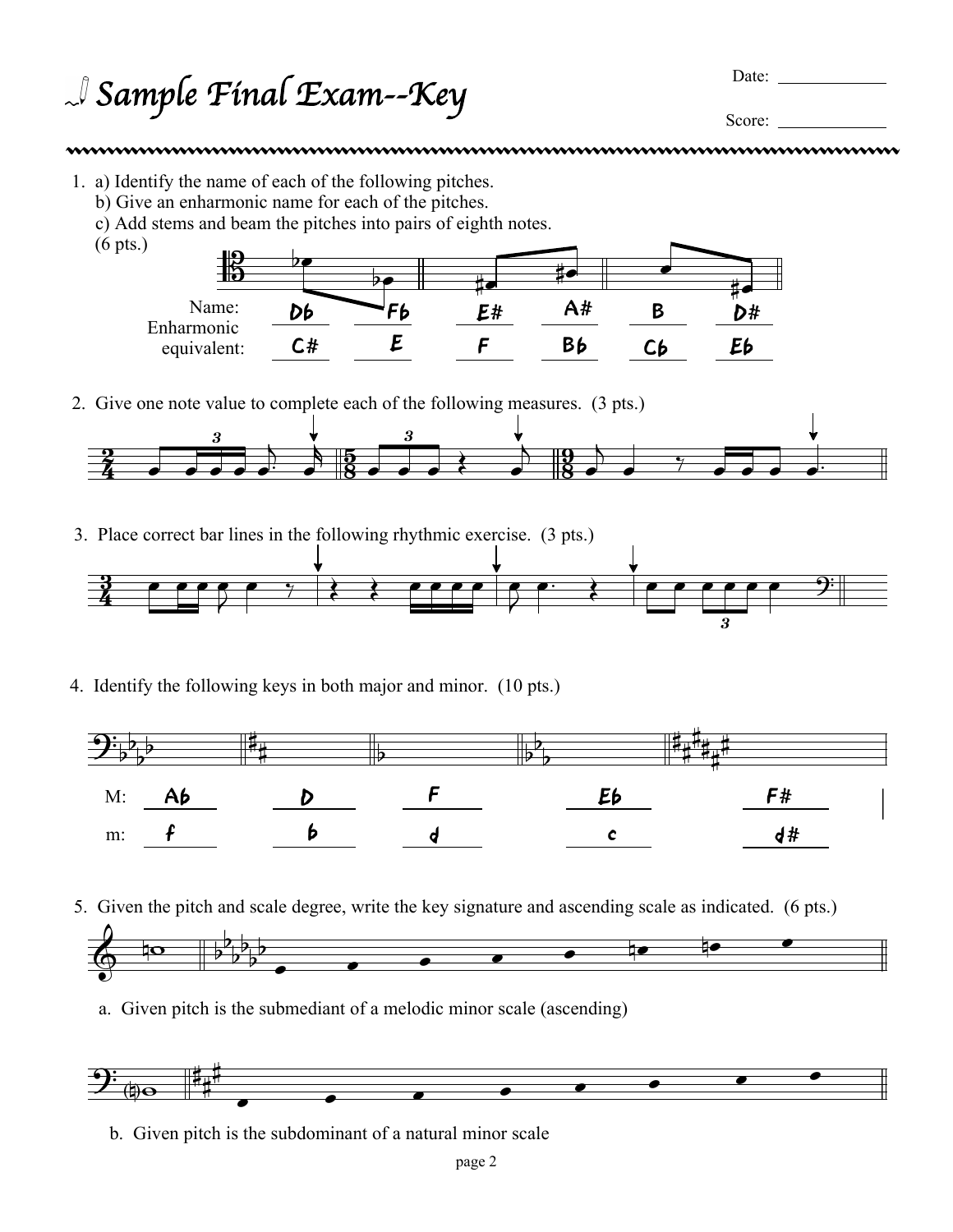## *Introduction to Music Theory/Sample Final Exam--Key*

6. Write key signatures and ascending scales as indicated. (6 pts.)



b. c# minor's parallel major: **C# Major** 







Answer the questions below. They refer to the three melodies found above (A, B, C). (7 pts.)

7. Which melody involves the loudest dynamic level?  $\mathbf{B}$ 

- 8. Which melody is based on the whole-tone scale?  $\Box$
- 9. Which melody is repeated in its entirety?  $\blacksquare$
- 10. Which melody should be performed slowly?  $\quad \text{C}$
- 11. Which melody should be played mostly staccato?  $\overline{\mathbf{A}}$
- 12. In which melody should the last note be played longer than its actual value?  $\mathbf{A}$
- 13. Which melody is based on the chromatic scale?  $\quad \mathsf{C}$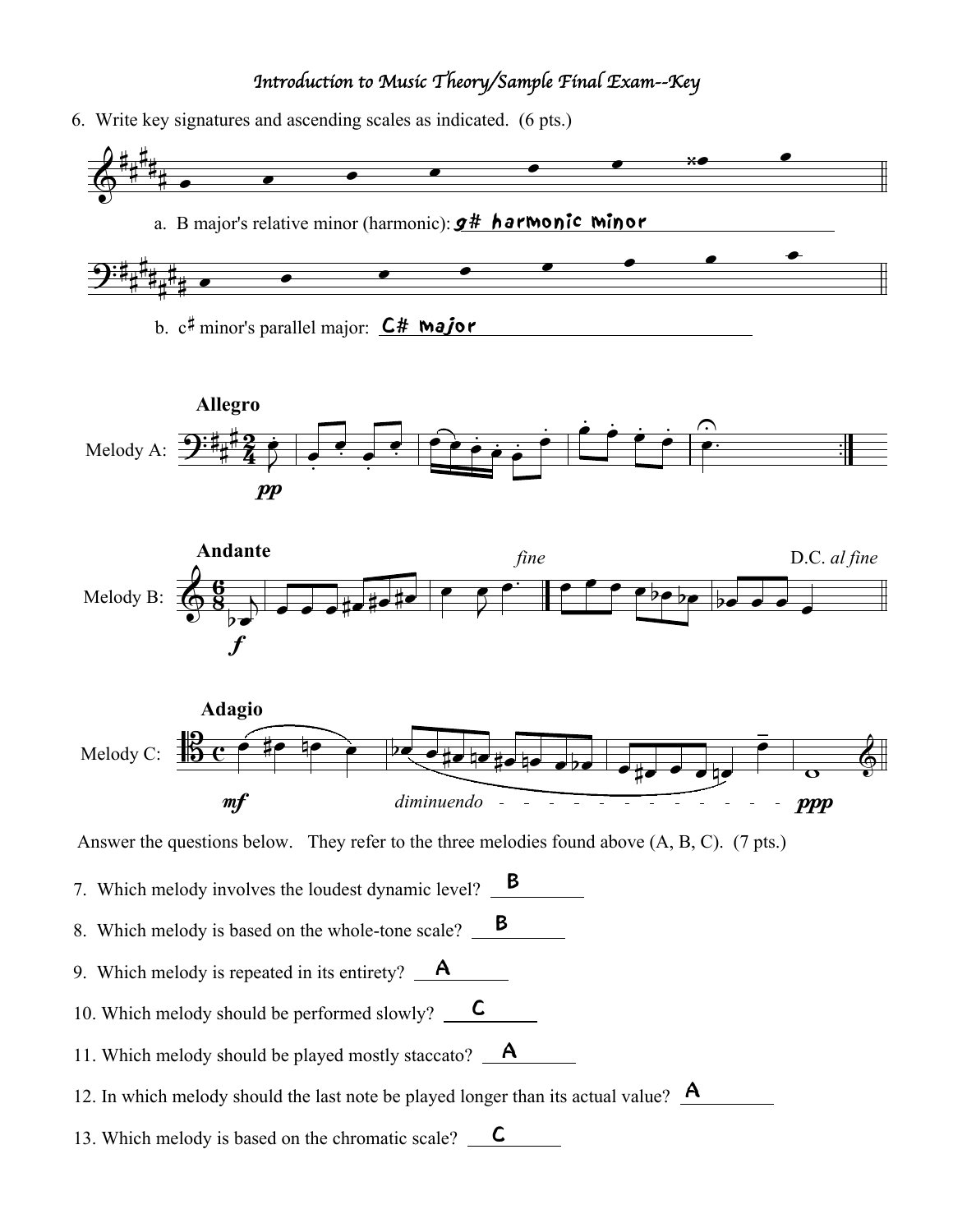## *Introduction to Music Theory/Sample Final Exam--Key*



14. Identify the following intervals by quality and size. (5 pts.)

15. Write the following intervals *above* the given pitch. (5 pts.)



16. Write the following intervals *below* the given pitch. (5 pts.)



17. Identify the following triads by quality (M, m, dim., aug.) and inversion. (6 pts.)



18. Identify the following 7th chords by quality  $(M, m, Mm, \degree, \degree)$  and inversion. (6 pts.)